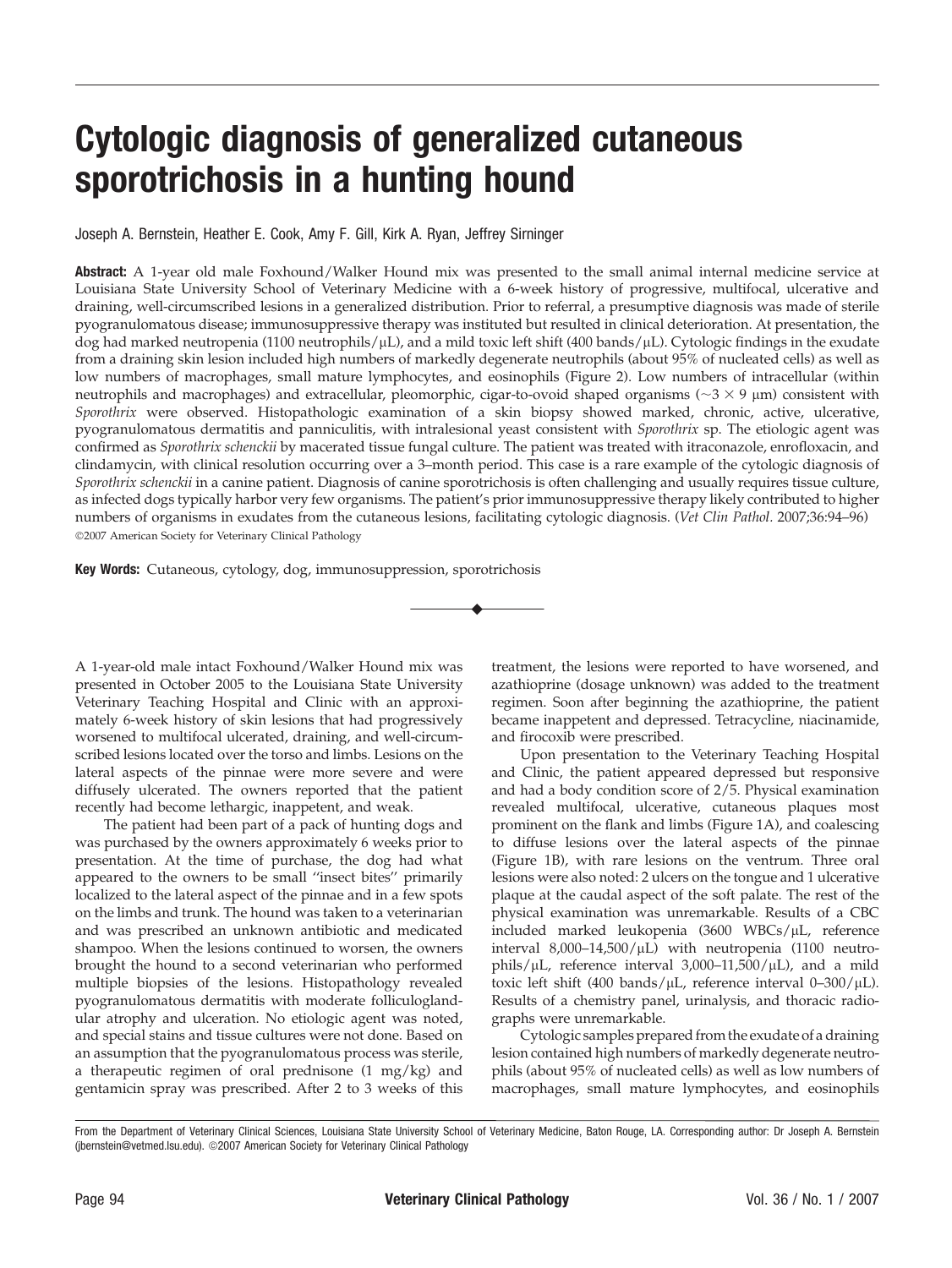

Figure 1. The patient at initial presentation with multifocal ulcerative lesions on face, flank, and limbs (A) and with diffuse ulceration of pinnae (B).

(Figure 2). High numbers of intracellular and extracellular bacterial cocci and low numbers of intracellular (within neutrophils and macrophages) and extracellular, pleomorphic, cigar-to-ovoid shaped organisms ( $\sim$ 3  $\times$  9 µm) were observed. The latter organisms, identified morphologically as Sporothrix, had moderately gray-blue cytoplasm and centrally located chromatin. The cytologic diagnosis was pyogranulomatous inflammation with fungal (Sporothrix) and bacterial sepsis.

Skin biopsies were submitted for macerated tissue fungal culture and histopathology. In the interim, the patient was prescribed itraconazole (200 mg SID) for treatment of sporotrichosis, as well as enrofloxacin (136 mg SID), and clindamycin (150 mg BID) for 4-quadrant antibiotic therapy. The clients were instructed to perform all treatments wearing gloves as a precaution against zoonotic transmission. On histopathologic sections, marked, chronic, active, ulcerative, pyogranulomatous dermatitis and panniculitis was observed, with intralesional yeast consistent with Sporothrix sp found in high numbers in the superficial to deep dermis (Figure 3A and



Figure 2. Cytologic preparation of draining exudate from a cutaneous lesion, with marked pyogranulomatous inflammation, Sporothrix organisms, and bacterial cocci. Wright's.

B). Tissue culture results confirmed the diagnosis of sporotrichosis caused by Sporothrix schenckii. The prognosis was considered guarded to poor.

The patient returned for rechecks every 2 weeks after therapy was begun for the first month, and then monthly afterward. The owners reported significant improvement in attitude, appetite, and activity level from the time therapy began. In addition, all dermal lesions continued to show signs of improvement and re-epithelialization. Results of a CBC repeated at the 2-week recheck were unremarkable. Cytologic preparations of the exudates from active lesions were examined until clinical resolution; no Sporothrix organisms were noted after the initial presentation. The owners were instructed to continue the itraconazole therapy until 2 months after the resolution of clinical signs. Enrofloxacin was discontinued after 1 month, and clindamycin was discontinued after 2 months. The owners reported continued improvement and returned the dog to hunting.

## **Discussion**

Sporotrichosis is caused by Sporothrix schenckii, a dimorphic fungus found in soil and organic matter.<sup>1,2</sup> Infection with  $S$ schenckii most commonly occurs as a result of introduction of the organism via puncture or wound contamination. As with other infectious dermatopathies, immunosuppressive drugs are contraindicated in patients with sporotrichosis.<sup>2,3</sup> The findings in this case were noteworthy because immunosup-